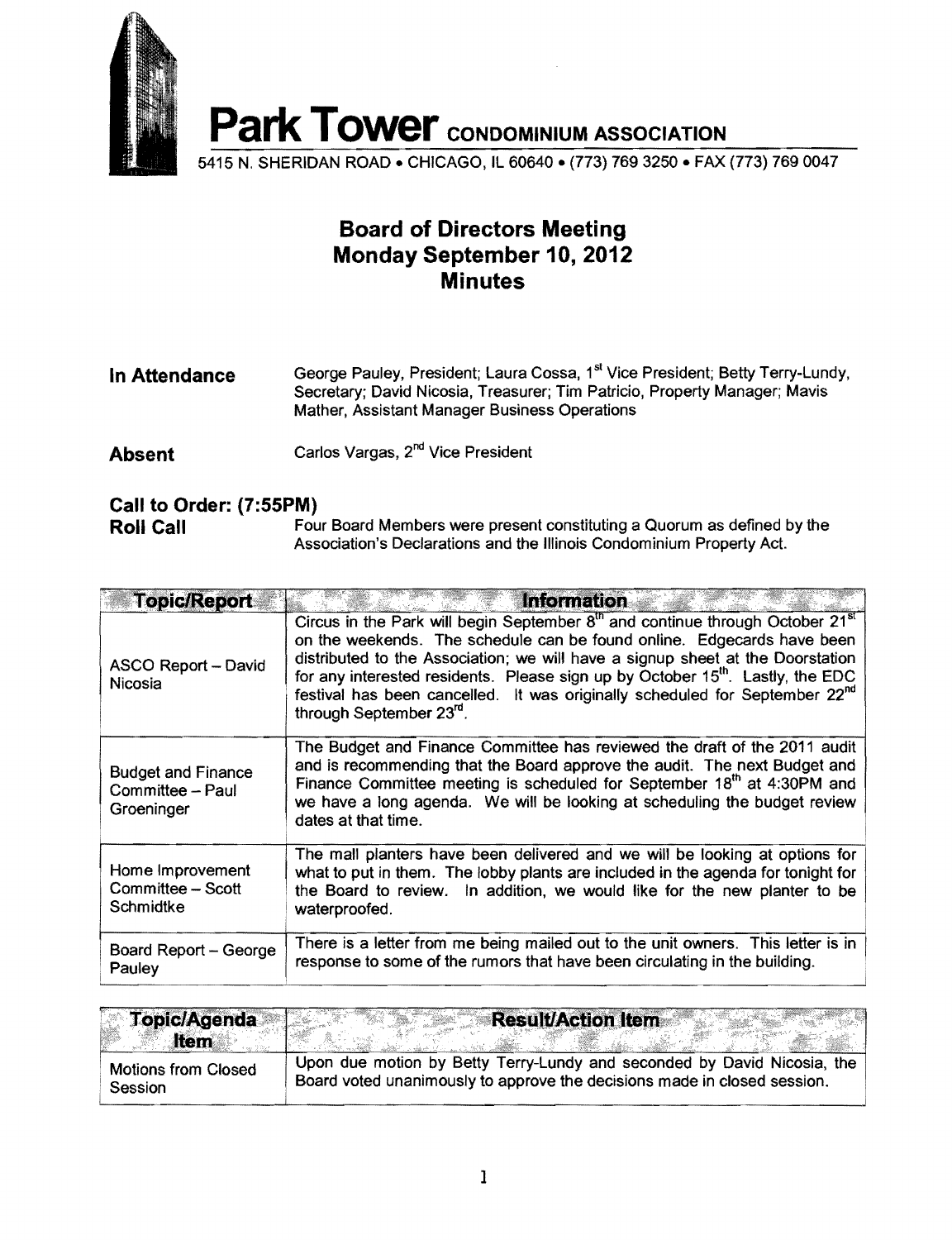| <b>Topic/Agenda</b><br>ltem                                                      | <b>Result/Action Item</b>                                                                                                                                                                                                                                                                                                                                                                                                                                                                                                                                                                                                                                  |
|----------------------------------------------------------------------------------|------------------------------------------------------------------------------------------------------------------------------------------------------------------------------------------------------------------------------------------------------------------------------------------------------------------------------------------------------------------------------------------------------------------------------------------------------------------------------------------------------------------------------------------------------------------------------------------------------------------------------------------------------------|
| Minutes of the Board<br>Meeting August 6,<br>2012                                | Upon due motion by Laura Cossa and seconded by Betty Terry-Lundy, the<br>Board voted unanimously to approve the minutes from the Board of Directors<br>Meeting held on August 6, 2012.                                                                                                                                                                                                                                                                                                                                                                                                                                                                     |
| Scavenger Rebate<br>Filing                                                       | Upon due motion by Betty Terry-Lundy and seconded by David Nicosia, the<br>Board voted unanimously to approve authorizing the Park Tower Management<br>Office to submit the required information to the City of Chicago regarding the<br>scavenger services for the purpose of receiving the rebate for said cost under<br>the appropriate City Ordinance for the following time periods: July through<br>December 2008, January through June 2009, July through December 2009,<br>January through June 2010, July through December 2010, January through<br>June 2011, July through December 2011, and January through June 2012.                         |
| 2011/12 Draft Audit                                                              | Upon due motion by David Nicosia and seconded by Laura Cossa, the Board<br>voted unanimously to approve the 2011/12 audited financial statements as<br>submitted by Picker & Associates.                                                                                                                                                                                                                                                                                                                                                                                                                                                                   |
| 2011/12 Bad Debt                                                                 | Upon due motion by David Nicosia and seconded by Betty Terry-Lundy, the<br>Board voted unanimously to approve a write-off in the amount of \$73,368.41<br>for bad debt not collected during the audit year of 2011/12. This bad debt<br>consists of uncollectible debt accrued from foreclosures and bankruptcies<br>found in the audit.                                                                                                                                                                                                                                                                                                                   |
| Boiler Injector                                                                  | Upon due motion by David Nicosia and seconded by Betty Terry-Lundy, the<br>Board voted unanimously to install new digital injectors onto our two cleaver<br>brooks motors, as specified, for a cost not to exceed \$72,000.00.                                                                                                                                                                                                                                                                                                                                                                                                                             |
| Lobby Plant Program                                                              | Tabled.                                                                                                                                                                                                                                                                                                                                                                                                                                                                                                                                                                                                                                                    |
| <b>Office Renovation</b>                                                         | Upon due motion by David Nicosia and seconded by Laura Cossa, the Board<br>voted unanimously to approve Arthur P Ohare to provide new office furniture as<br>specified in their proposal for the amount of \$15,511.91.<br>Upon due motion by David Nicosia and seconded by Betty Terry-Lundy, the<br>Board voted unanimously to approve The Carpet Group to install new<br>carpeting in the management office for the amount of \$4,586.00.<br>Upon due motion by David Nicosia and seconded by Betty Terry-Lundy, the<br>Board voted unanimously to approve a provision of \$4,500.00 for construction<br>materials and paint for the management office. |
| <b>Renter Parking Fees</b>                                                       | Upon due motion by David Nicosia and seconded by Laura Cossa, the Board<br>voted unanimously to approve charging unit owners directly for their renters<br>parking with a start for this change in time for the October 2012 billing.                                                                                                                                                                                                                                                                                                                                                                                                                      |
| <b>Illinois Smart Building</b><br><b>Initiative Project</b><br>License Agreement | Upon due motion by David Nicosia and seconded by Laura Cossa, the Board<br>voted unanimously to approve he license agreement with Draper and Kramer<br>for the Illinois Smart Building Initiative – as proposed with the recommended<br>changes from the Association's Attorney.                                                                                                                                                                                                                                                                                                                                                                           |
| <b>Construction Requests</b>                                                     | Upon due motion by Betty Terry-Lundy and seconded by David Nicosia, the<br>Board voted unanimously to approve the remodeling of units 401, 21714, 3106,<br>5403, and 5514 as submitted by the owner, following the recommendations of<br>the chief engineer as outlined in their written specifications and in accordance<br>with the Rules and Regulations and remodeling guidelines of the Park Tower                                                                                                                                                                                                                                                    |